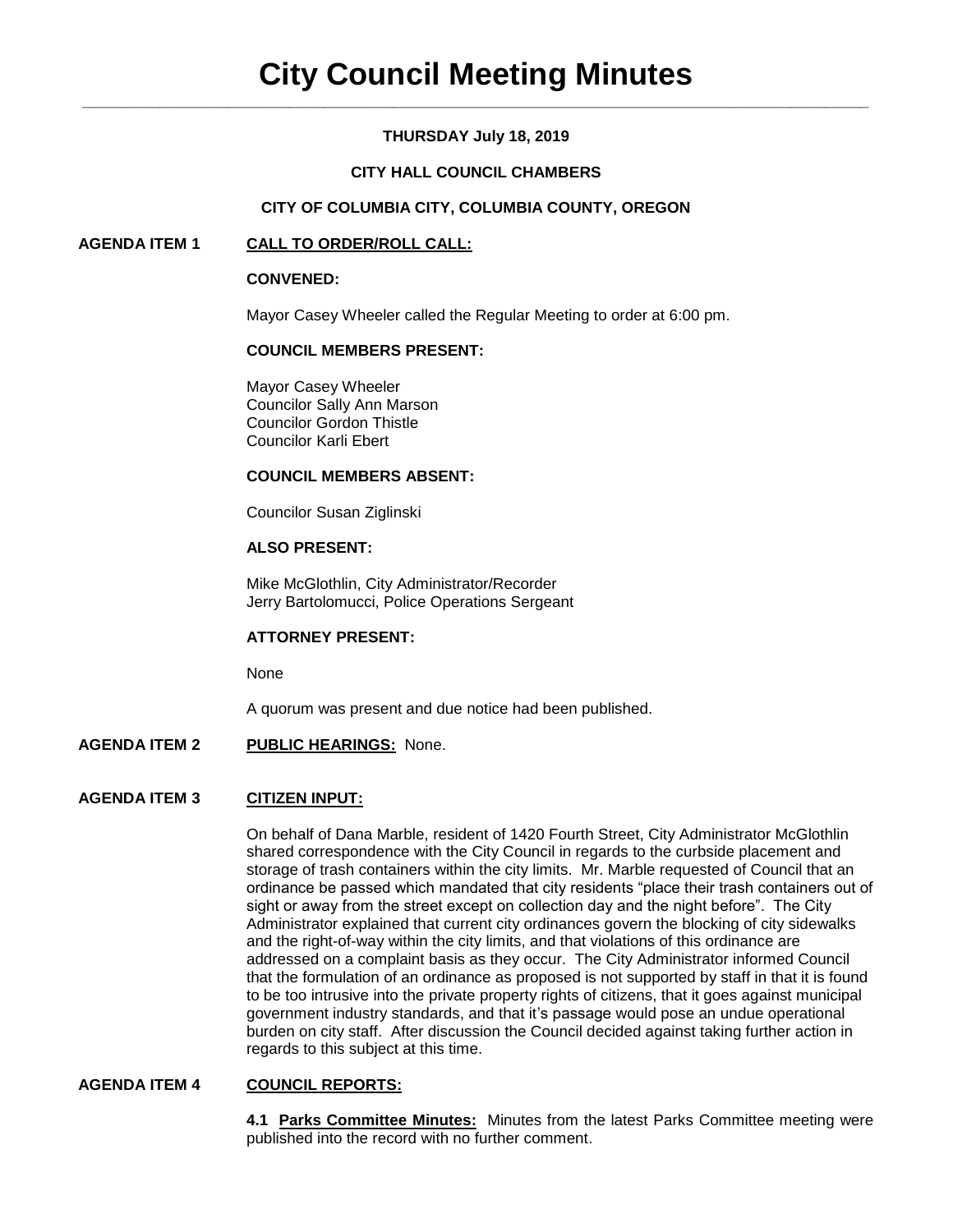# **AGENDA ITEM 5 STAFF REPORTS:**

#### **5.1 Monthly Report from the Police Operations Sergeant.**

The Police Operations Sergeant, Jerry Bartolomucci, submitted a departmental written report for the previous month's activities. Sergeant Bartolomucci also provided an update to Council on recent enhanced traffic enforcement patrols along Hwy. 30 and selected City streets.

#### **5.2 Monthly Report from the Public Works Superintendent.** The Public Works Superintendent, Micah Rogers, submitted a departmental written report for the previous month's activities.

# **AGENDA ITEM 6 CONSENT AGENDA:**

- **6.1 Bills paid with check numbers 31890 through 31936 during the month of June, 2019.**
- **6.2 Financial Report for the month ending June 30, 2019.**
- **6.3 Minutes of the June 20, 2019 Regular City Council Meeting.**

MOVED (MARSON), SECONDED (EBERT) AND CARRIED UNANIMOUSLY BY ROLL CALL VOTE TO APPROVE THE CONSENT AGENDA.

- **AGENDA ITEM 7 UNFINISHED BUSINESS:** None.
- **AGENDA ITEM 8 NEW BUSINESS:**
	- **8.1 Review, discussion and approval of requested street closure for annual Columbia City Celebration Car Show; as requested by the Friends of the Columbia City Community Library.**

MOVED (MARSON), SECONDED (EBERT) AND CARRIED UNANIMOUSLY TO APPROVE THE REQUESTED STREET CLOSURE FOR ANNUAL COLUMBIA CITY CELEBRATION CAR SHOW; AS REQUESTED BY THE FRIENDS OF THE COLUMBIA CITY COMMUNITY LIBRARY.

#### **8.2 Presentation by Hudson Garbage Service representatives regarding proposed price increases for Solid Waste Rate Adjustment ,**

MOVED (THISTLE), SECONDED (MARSON) AND CARRIED UNANIMOUSLY TO APPROVE PROPOSED PRICE INCREASES OF 3%, PLUS THE DISPOSAL PASS-THROUGH, AS PRESENTED BY HUDSON GARBAGE SERVICE REPRESENTATIVES. HARD COPY OF PRESENTATION MATERIALS ADDED TO THE RECORD.

#### **8.3 Presentation by Marc Czornij, Oregon Partner Specialist – U.S. Census Bureau, regarding formation of Complete Count Committees (CCC) at the City level.**

AFTER PRESENTATION COUNCIL SUPPORTS THE PROMOTION OF MESSAGING IN REGARDS TO EDUCATING CITIZENS WITH THE CENSUS BUREAU GOALS AND OBJECTIVES, BUT DECLINES THE FORMATION OF CCC DUE TO COMMUNITY DEMOGRAPHICS. MESSAGING AS PROVIDED WILL BE SHARED WITH THE COMMUNITY VIA CITY NEWSLETTER, WEBSITE, SOCIAL MEDIA, AND EDUCATIONAL MATERIALS. HARD COPY OF PRESENTATION MATERIALS ADDED TO THE RECORD.